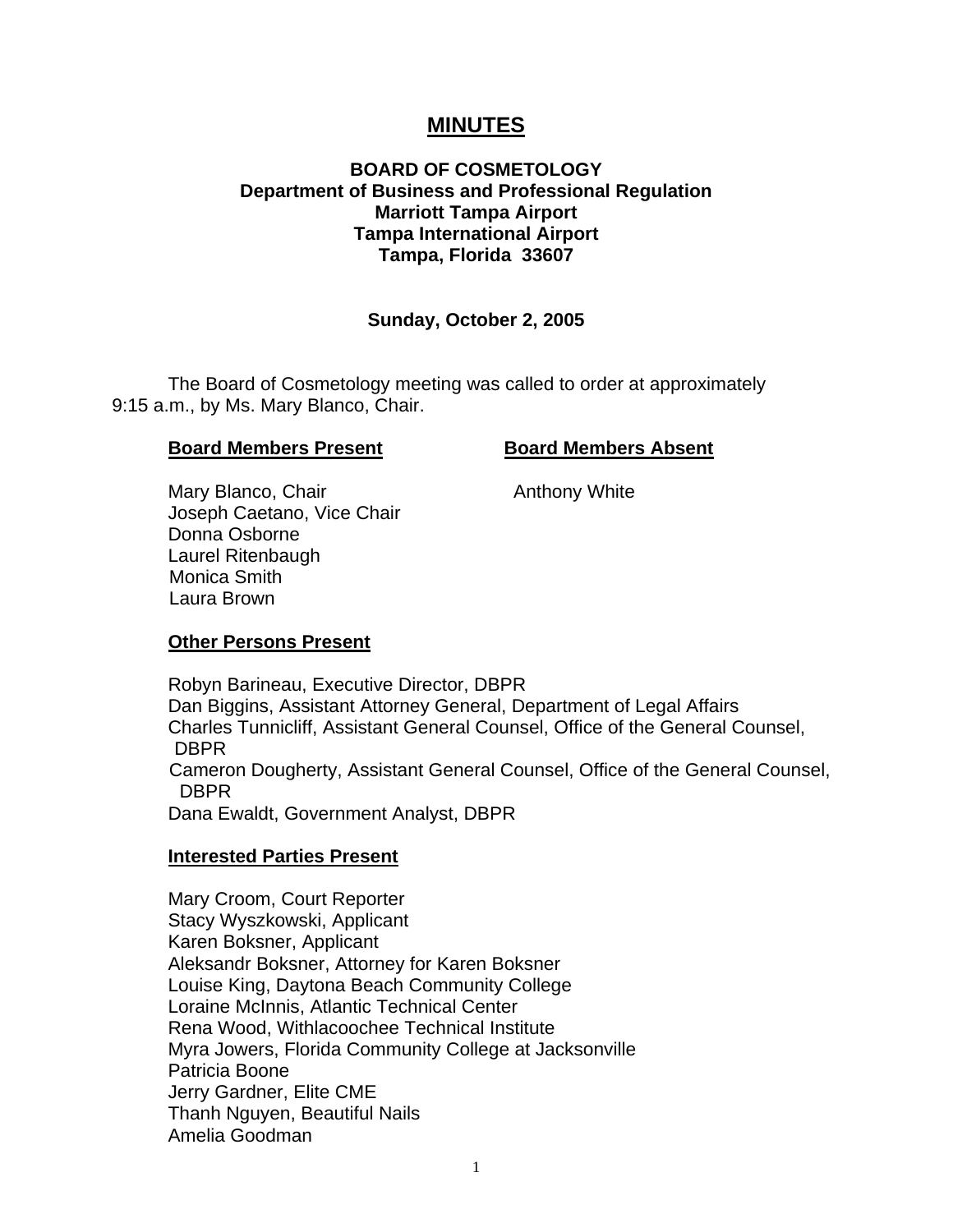Kirby Morris, National Interstate Council (NIC) Larry Walthers, NIC Lyra Erath, Bureau of Education & Testing, DBPR Suzanne Dailey, Laser Grade Kasongo Butler Nelson, Commission for Independent Education (CIE) Nancy Bradley, CIE Yvonne Jefferson, Hillsborough County Mado Jaimangal, Academy of Beauty & Business Deborah Roope, D.L. Roope Administrations John Conley, The Hairwraps Company Linda Balboa, LaBelle Beauty School Bonnie Poole, Florida Cosmetology Association Brenda Ogle, Department of Revenue (DOR)

 The meeting was opened with a roll call and a quorum was established. Chair Blanco inquired if staff had received prior notification from Mr. White regarding his absence from this meeting. Chair Blanco requested that the record reflect Mr. White's absence as unexcused since no prior notification was provided.

#### **Approval of Minutes: September 7, 2005**

Ms. Donna Osborne moved to accept the minutes from the January 2, 2005, conference call board meeting. Ms. Laurel Ritenbaugh seconded the motion to accept the minutes and the motion passed unanimously.

#### **Disciplinary Matters**

Mr. Dan Biggins, Assistant Attorney General, inquired if all the board members had received their board meeting materials and if the members had reviewed all the materials. All members responded in the affirmative to these questions.

#### **Informal Hearings**

Regarding Case No. 2005-004011 against Herold Bythol of North Miami, Mr. Charles Tunnicliff presented the department's case in this matter and suggested assessing a fine of \$500 and costs of \$47.77. Ms. Osborne moved that the board find the Respondent was properly served with the Administrative Complaint, that there was competent and substantial evidence to support the allegations as set forth in the Administrative Complaint, that the Respondent committed the offenses as outlined in the Administrative Complaint, and impose a fine of \$500 and costs of \$47.77. Ms. Ritenbaugh seconded the motion. The motion passed unanimously.

 Regarding Case No. 2004-011879 against Manuel Dela Torre of Royal Palm Beach, Mr. Tunnicliff presented the department's case in this matter and suggested assessing a fine of \$1,000 and costs of \$94.65. Ms. Osborne moved that the board find the Respondent was properly served with the Administrative Complaint, that there was competent and substantial evidence to support the allegations as set forth in the Administrative Complaint, that the Respondent committed the offenses as outlined in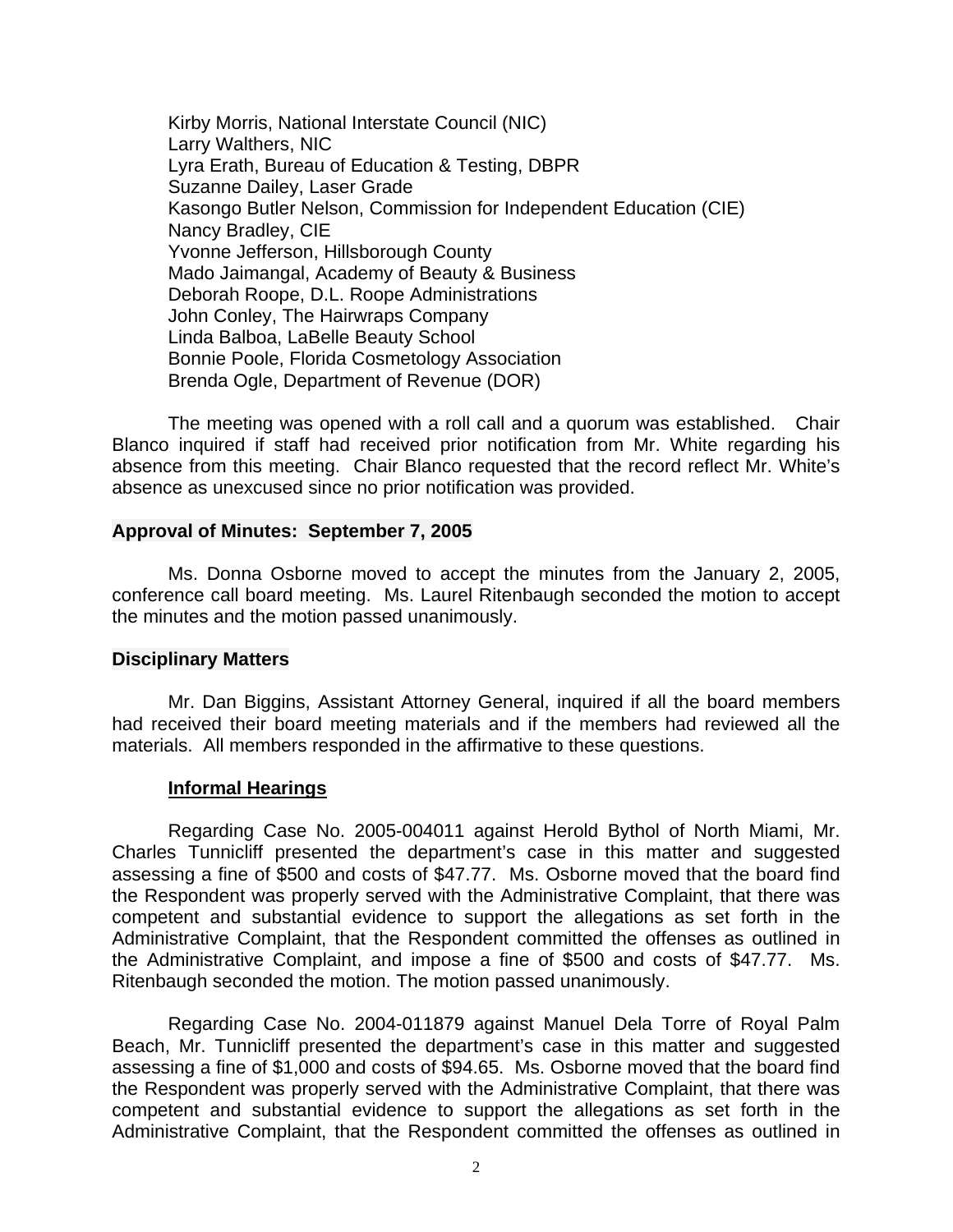the Administrative Complaint, and impose a fine of \$1,000 and costs of \$94.65. Vice Chair Joseph Caetano seconded the motion and the motion passed unanimously.

 Regarding Case No. 2004-011900 against Samuel Dela Torre of Royal Palm Beach, Mr. Tunnicliff presented the department's case in this matter and suggested assessing a fine of \$1,000 and costs of \$100.57. Mrs. Laura Brown moved that the board find the Respondent was properly served with the Administrative Complaint, that there was competent and substantial evidence to support the allegations as set forth in the Administrative Complaint, that the Respondent committed the offenses as outlined in the Administrative Complaint, and impose a fine of \$1,000 and costs of \$100.57. Ms. Monica Smith seconded the motion and the motion passed unanimously.

 Regarding Case No. 2004-032554 against Wonderful Hair Care of Ft. Lauderdale, Mr. Tunnicliff presented the department's case in this matter and suggested assessing a fine of \$1,000 and costs of \$427.35. Vice Chair Caetano moved that the board find the Respondent was properly served with the Administrative Complaint, that there was competent and substantial evidence to support the allegations as set forth in the Administrative Complaint, that the Respondent committed the offenses as outlined in the Administrative Complaint, and impose a fine of \$1,000 and cost of \$427.35. Mrs. Brown seconded the motion and the motion passed unanimously.

## **Motions for Waiver of Rights and Final Order**

 Regarding Case No. 2005-010556 against A&G Unisex Beauty Salon of Miami, Mr. Tunnicliff asked that this case be pulled from this meeting's agenda to be considered at a later date.

 Regarding Case No. 2004-061318 against Norman Briones of Sunrise, Mr. Tunnicliff asked that this cased be pulled from the agenda.

 Unless otherwise stated, by appropriate motion the board found that the Respondent was properly served with the Administrative Complaint, the Respondent failed to respond within 21 days thereby waiving their right to elect a hearing in this matter, the board accepted the allegations as stated in the Administrative Complaint and adopted them as the findings of fact and conclusions of law of the board, and imposed the penalties shown below:

- **Aje's Hair Braiding; Jacksonville** Case No. 2004-037109 \$1,750 fine and \$177.82 costs
- **Dasheba Ennis; Miami** Case No. 2004-031027 \$500 fine and \$32.05 costs
- **High Intensity Beauty & Barber; Belle Glade** Case No. 2004-099123 \$1,550 fine and \$129.10 costs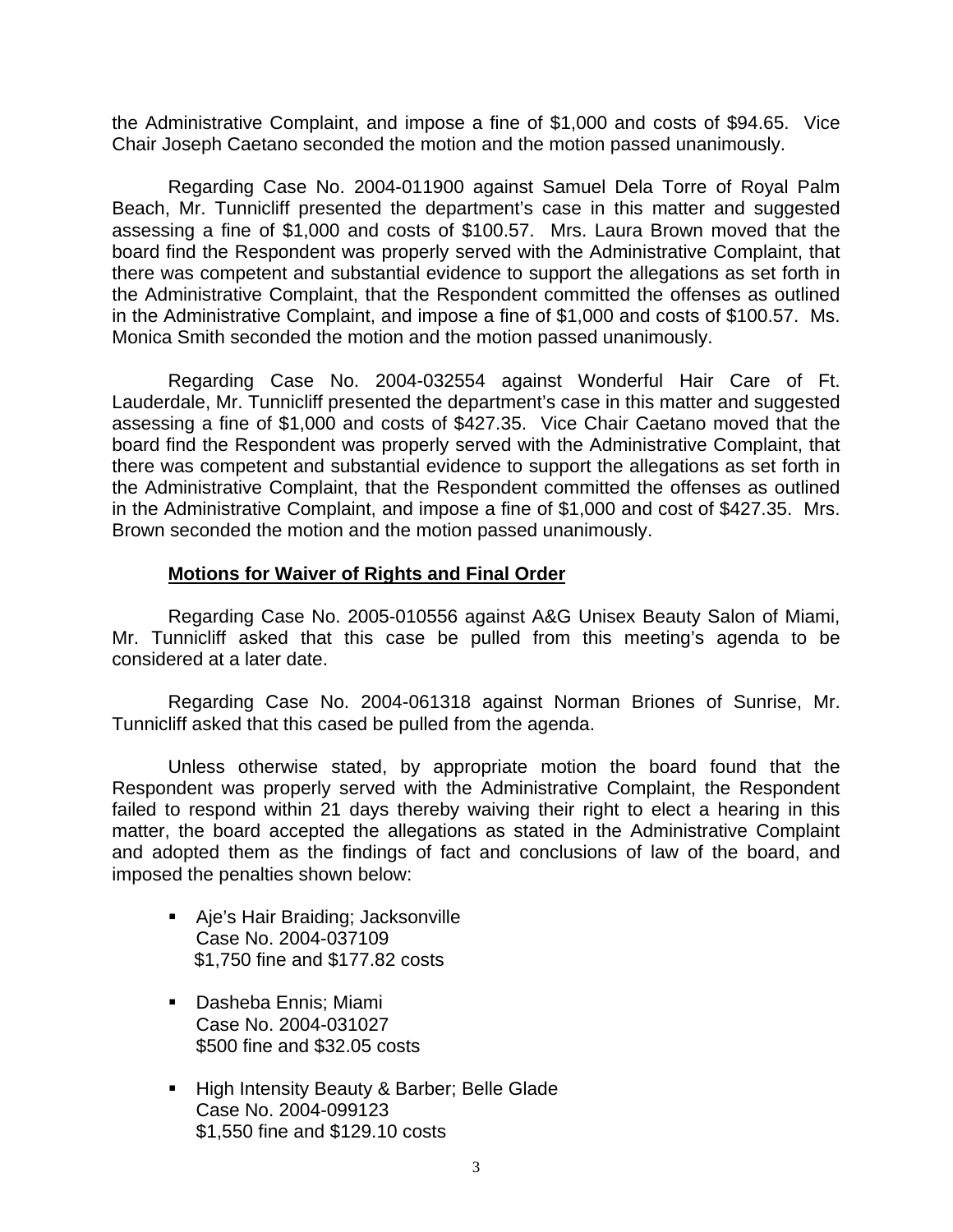Ms. Osborne moved that the board impose the penalty as recommended in the Petitioner's Motion for Finding of Waiver of Respondent's Right and for Final Order. Mrs. Brown seconded the motion and the motion passed unanimously.

## **Settlement Stipulations**

 Unless otherwise stated, by appropriate motion the board found the Respondent to have committed the offenses as alleged in the Administrative Complaint and adopted the Stipulation of the parties as the board's final action regarding a penalty to be imposed on the Respondent as follows:

- College Park Salon; Orlando Case No. 2004-058254 \$50 fine and \$97.92 costs
- **Discount Nails; Tallahassee** Case No. 2004-057528 \$250 fine and \$168.28 costs
- Maria Fernandez; Jupiter Case No. 2004-004568 \$1,000 fine and \$91.68 costs
- Reina Lara; Miami Case No. 2004-002117 \$300 fine and \$42.10 costs
- **Ana Marrero; Miami** Case No. 2004-041898 \$500 fine and \$53.67 costs
- **Nastercuts; Wellington** Case No. 2003-092751 \$1,200 fine and \$116.31 costs
- **Monica House of Style; North Lauderdale** Case No. 2004-043654 \$1,500 fine and \$131.76 costs
- Nail Trix; Sunrise Case No. 2004-048553 \$300 fine and \$479.01 costs
- **Towers Beauty Salon; Miami** Case No. 2005-009014 \$500 fine and \$26.68 costs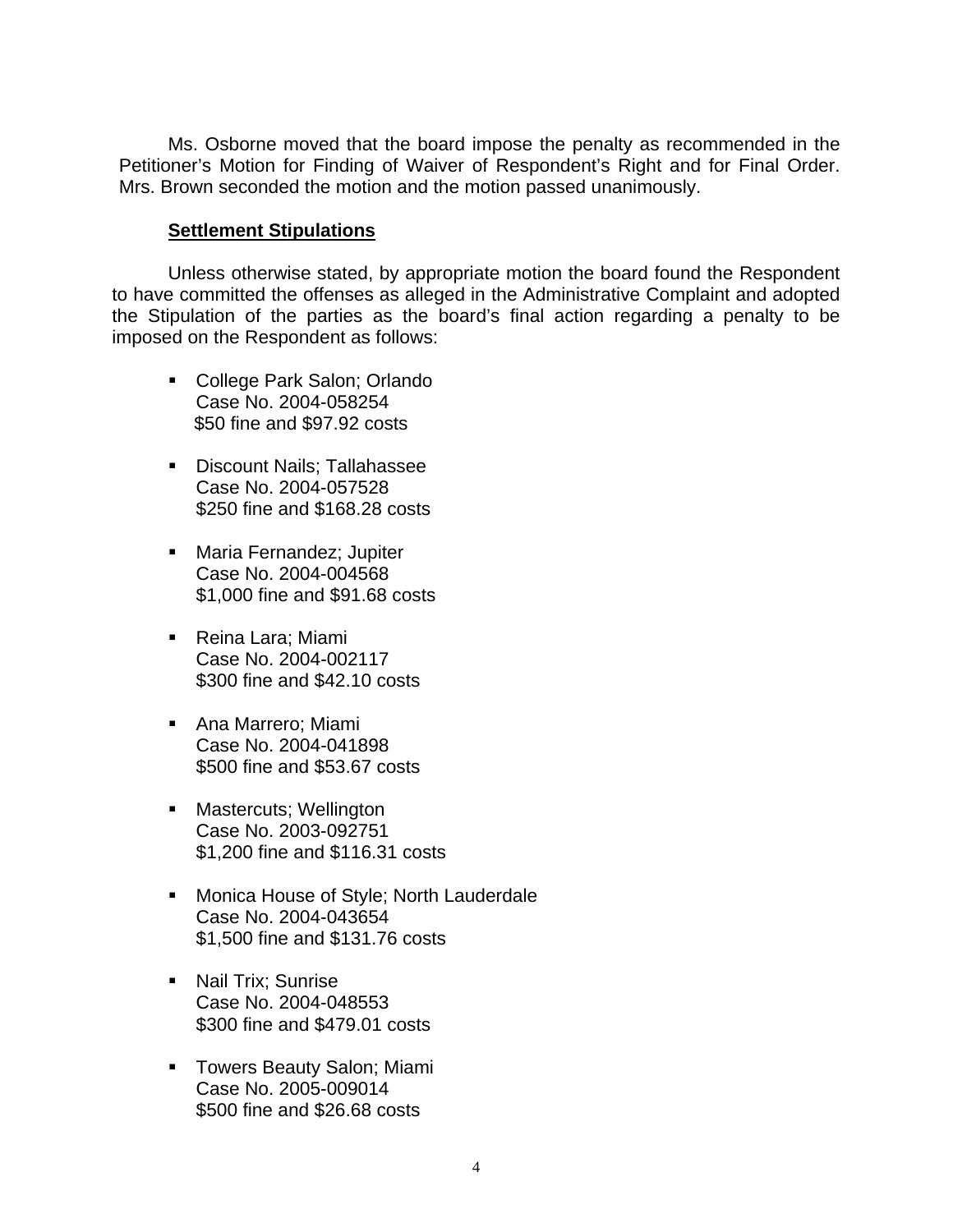Mrs. Brown moved that the board adopt the Stipulations of the parties as the board's final action in this matter and incorporate it and all of its terms into a Final Order. Ms. Osborne seconded the motion and the motion passed unanimously.

 In regard to the Settlement Stipulation against Thanh Y. Nguyen d/b/a Beautiful Nails of Tallahassee, Case No. 2005-022902, Vice Chair Caetano made a motion to reject the department's recommendation, and he suggested imposing a fine of \$250. Mrs. Brown seconded the amended penalty fine amount motion and the motion passed unanimously.

#### **Department Attorney Report**

Mr. Tunnicliff informed the board that there are currently 190 open cosmetology cases in the legal section.

# **Applications**

# **Applications for Licensure by Endorsement**

Mr. Sy Van Nguyen; California

 Mr. Sy Van Nguyen was notified of the meeting; however, he was not present. Ms. RobynBarineau, Executive Director, informed the board that Mr. Nguyen was attempting to obtain a Florida cosmetology license by endorsement. The licensure certification from California indicates that there are open / unresolved disciplinary actions against Mr. Nguyen's manicurist license. Mr. Nguyen is currently in a probationary status with the state of California until March 2008. After review and discussion of the case, it was determined that the California case was against Mr. Nguyen as the salon owner and employer, as well as against his personal license. The board expressed concerns with the prior disciplinary history of repeated sanitation violations in the salon. Mrs. Brown made a motion that the application for endorsement be denied based on the current disciplinary proceedings of another state. Ms. Osborne seconded the motion and the motion passed unanimously.

# **Applications for Licensure by Examination**

Ms. Karen Boksner

 Ms. Karen Boksner was present and was sworn in by the court reporter. Mr. Aleksandr Boksner, the attorney representing Ms. Boksner was also present. The examination application for Ms. Boksner was denied by the department due to the fact that Ms. Boksner is not currently licensed to practice cosmetology in another state. Her Ohio cosmetology license expired in January 2003. Ms. Boksner requested the Board consider her eligibility for licensure by examination pursuant to section 477.019(2), F.S., based upon the clause "authorized to practice cosmetology in another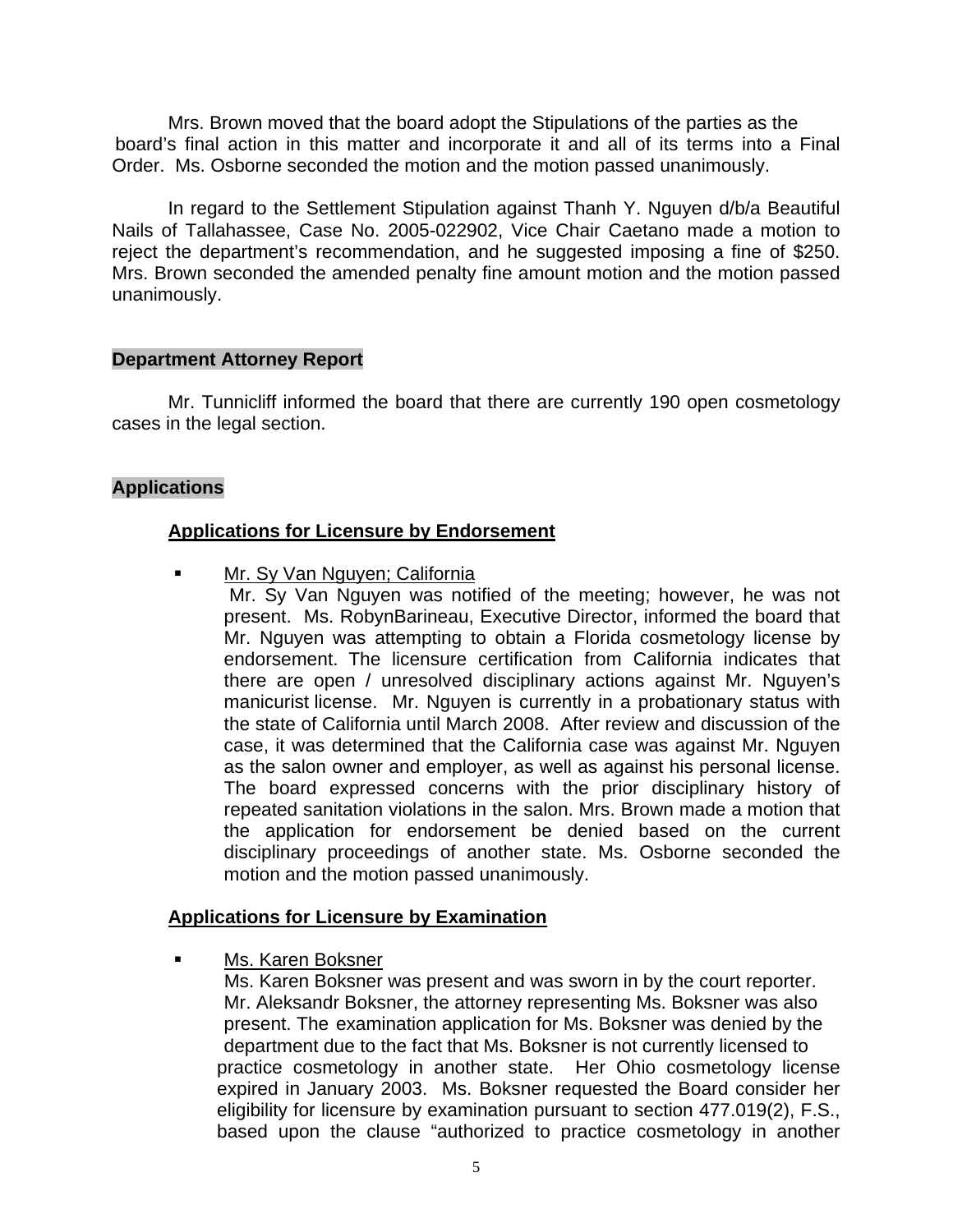state" and "has been so authorized for at least one year". Mr. Boksner's pointed out that "active", "valid" or current" were removed from the statute as of July 1, 2000. After further discussion, Mrs. Brown made a motion to approve Ms. Boksner for licensure by examination. Vice Chair Caetano seconded the motion and the motion passed unanimously.

Ms. Stacy Wyszkowski

 Ms. Stacy Wyszkowski was present and was sworn in by the court reporter. The application for licensure by examination was denied by the department based on the Massachusetts license not being in a current and active status. Ms. Wyszkowski gave testimony that she current holds a temporary [cosmetology] license issued by the state of Massachusetts. The temporary license is valid until February 2006. Discussion ensued regarding the statutory language "authorized to practice cosmetology in another state". Mrs. Brown made a motion to approve Ms. Stacy Wyszkowski for licensure by examination. Ms. Osborne seconded the motion and the motion passed unanimously.

# **Applications for Hair Braiding Courses**

- Eureka Institute of Health & Beauty Ms. Ritenbaugh made a motion to approve this application. Mrs. Brown seconded the motion and the motion passed unanimously.
- **Exquisite Hair Designs**  Ms. Osborne made a motion to approve this application. Mrs. Brown seconded the motion and the motion passed unanimously.
- Antra Mahoney

 Mrs. Brown made a motion to approve this application. Ms. Smith seconded the motion. The motion passed unanimously.

- Masterminds of Beauty Salon, Inc. Mrs. Brown made a motion to approve this application. Ms. Osborne seconded the motion. The motion passed unanimously.
- New Concept Massage & Beauty School Ms. Ritenbaugh moved to deny this course as it requires a more extensive course outline be submitted. Ms. Osborne seconded the motion. The motion passed unanimously.
- Pro Nails & Beauty School Ms. Ritenbaugh made a motion to approve this application. Vice Chair Caetano seconded the motion. The motion passed unanimously.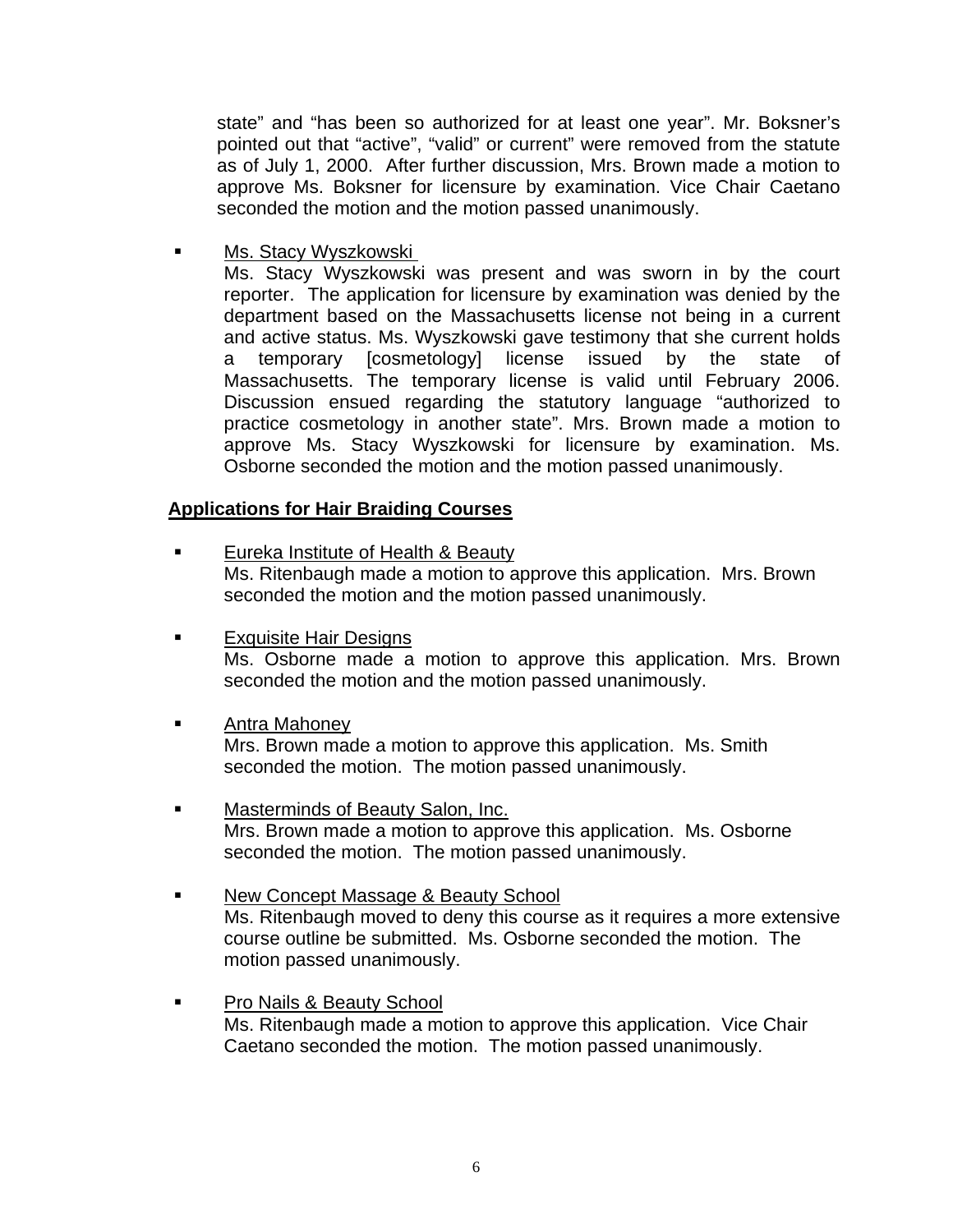# **Applications for Hair Wrapping Courses**

- Eureka Institute of Cosmetology Vice Chair Caetano made a motion to approve this application. Ms. Ritenbaugh seconded the motion. The motion passed unanimously.
- Masterminds of Beauty Salon, Inc. Ms. Osborne made a motion to approve this course contingent upon the provider removing the reference to hair braiding and body wrapping from the course material. Ms. Smith seconded the motion. The motion passed unanimously.
- **New Concept Massage & Beauty School**  Ms. Smith made a motion to deny this application as it requires a more extensive course outline. Vice Chair Caetano seconded the denial and the motion passed unanimously.

# **Applications for Body Wrapping Courses**

- American Institute of Cosmetology Ms. Osborne noted the course completion certificate stated continuing education versus initial education and that the course objective did not reference Florida State [cosmetology] laws & rules. Ms. Osborne made the motion to approve the course application with a contingency of the items stated: a correction to the completion certificate and to the course objective. Ms. Smith seconded the motion. The motion passed unanimously.
- Ansprin, Inc.

Mrs. Brown made a motion to approve this course contingent upon the provider removing the course completion certificate that does not designate the number of hours completed. Vice Chair Caetano seconded the motion and the motion passed unanimously.

- **Bonita Springs School, Inc.**  Ms. Osborne made the motion to deny this application as it is product driven. Mrs. Brown seconded the motion. The motion passed unanimously.
- Eureka Institute of Health & Beauty Mrs. Brown made a motion to approve this course. Ms. Ritenbaugh seconded the motion and the motion passed unanimously.
- Exel Aesthetic Biotechnology Ms. Ritenbaugh made a motion to approve this course. Ms. Osborne seconded the motion and the motion passed unanimously.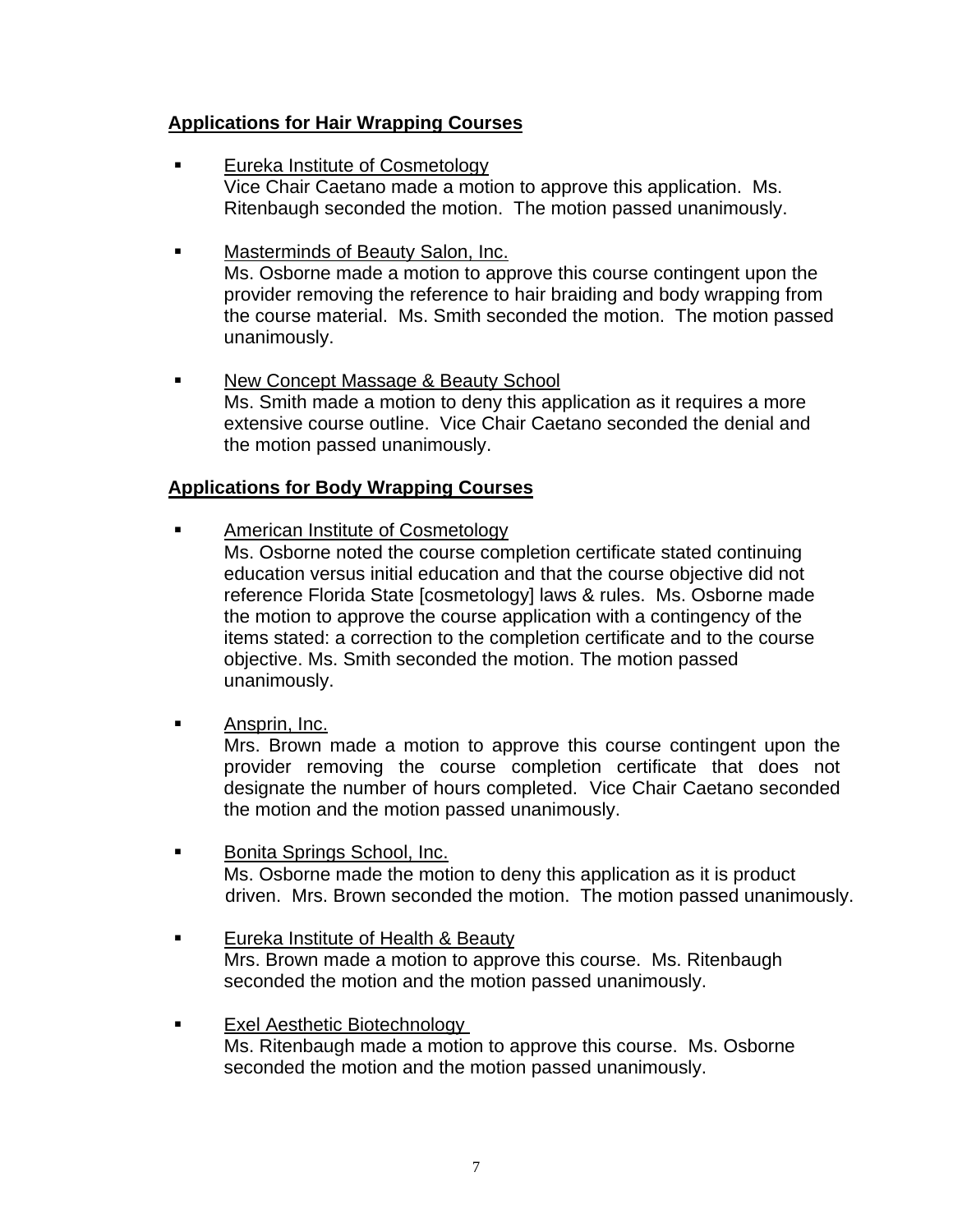- Masterminds of Beauty Salon, Inc. Ms. Smith made a motion to approve this course contingent upon the provider removing the reference to hair braiding and hair wrapping from the course material. Vice Chair Caetano seconded the motion. The motion passed unanimously.
- Palm Beach Academy Mrs. Brown made a motion to approve this course. Ms. Smith seconded the motion and the motion passed unanimously.
- Pro Nails & Beauty School Vice Chair Caetano made a motion to approve this course. Ms. Ritenbaugh seconded the motion and the motion passed unanimously.

# **Initial HIV / AIDS Course Applications**

- **American Institute of Cosmetology**  Ms. Ritenbaugh made a motion to approve this course. Ms. Osborne seconded the motion and the motion passed unanimously.
- CEU Works.com Ms. Osborne made a motion to approve this course. Vice Chair Caetano seconded the motion and the motion passed unanimously.
- **Elite CME, Inc.**  Ms. Ritenbaugh made a motion to approve this course. Mrs. Brown seconded the motion and the motion passed unanimously.
- Florida College of Natural Health Ms. Smith recused herself from voting on this course application. The Florida College of Natural Health and her employer have business dealings with one another. Mrs. Brown made the motion to approve this course. Ms. Osborne seconded the motion and the motion passed unanimously.
- Florida Medical Educational Services Ms. Ritenbaugh made a motion to approve this course. Ms. Osborne seconded the motion and the motion passed unanimously.
- Informed

 Vice Chair Caetano made the motion to approve this course. Ms. Osborne seconded the motion and the motion passed unanimously. Chair Blanco commented that this provider continues to present themselves through their publicized brochures, flyers, etc. as if the material is DBPR endorsed or sponsored. Mr. Biggins noted that he will research this item.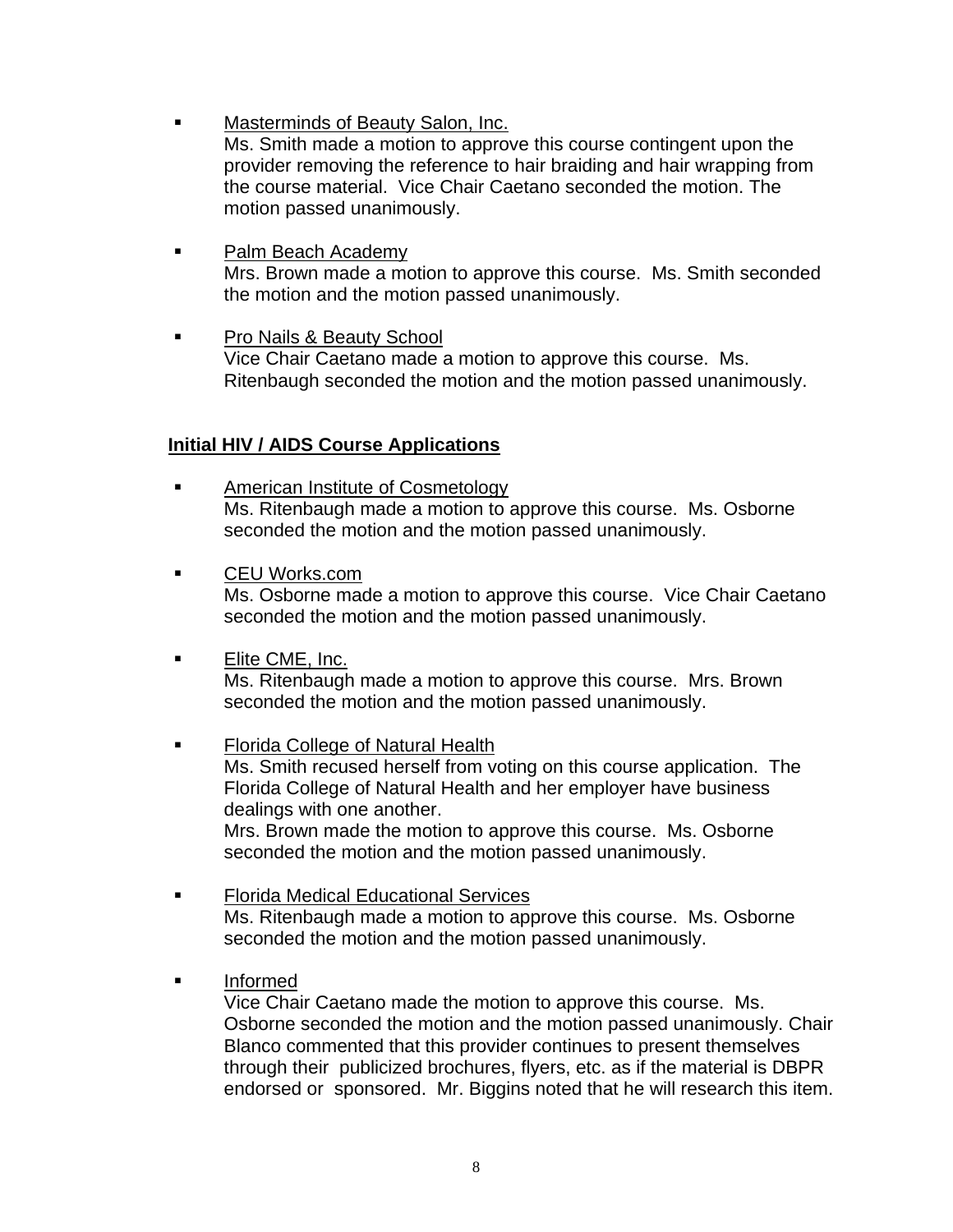- New Concept Massage & Beauty School Ms. Ritenbaugh made a motion to approve this course. Mrs. Brown seconded the motion and the motion passed unanimously.
- **Pro Nails & Beauty School**  Ms. Osborne made a motion to approve this course. Ms. Ritenbaugh seconded the motion and the motion passed unanimously.
- **The Hairwrapps Company**  Ms. Ritenbaugh made a motion to approve this course. Ms. Osborne seconded the motion and the motion passed unanimously.

# **Continuing Education Course Applications**

Cosmetology Campus.com

# Hazardous Materials – Advanced - 2 Hours (Internet) Mrs. Brown made a motion to deny this course as the subject matter is not

 cosmetology related or specific to the cosmetology industry. Ms. Osborne seconded the motion and the motion passed unanimously.

# Electrical Safety – Advanced - 1 Hour (Internet)

 Mrs. Brown made a motion to deny this course as the subject matter is not cosmetology related or specific to the cosmetology industry. Ms. Osborne seconded the motion and the motion passed unanimously.

# Ergonomics for General Industry-Basic - 2 Hours (Internet)

Mrs. Brown made a motion to deny this course as the subject matter is not cosmetology related or specific to the cosmetology industry. Ms. Osborne seconded the motion and the motion passed unanimously.

**Nichael L. Stahl** 

# Sanitation and Sterilization - 3 Hours (Live)

Ms. Osborne made a motion to approve the course application contingent upon the provider removes the product name "Lysol" from the course materials. Vice Chair Caetano seconded the motion and the motion passed.

Rose Washko

# Electrical Facial – 4 Hours (Live)

Ms. Smith made a motion to deny this course application. This course application was initially denied, by the full board, at the July 25, 2005, cosmetology board meeting for lack of a detailed summary being included. This course came back before the board without addition information or changes being provided. Ms. Osborne seconded the denial. The motion passed unanimously.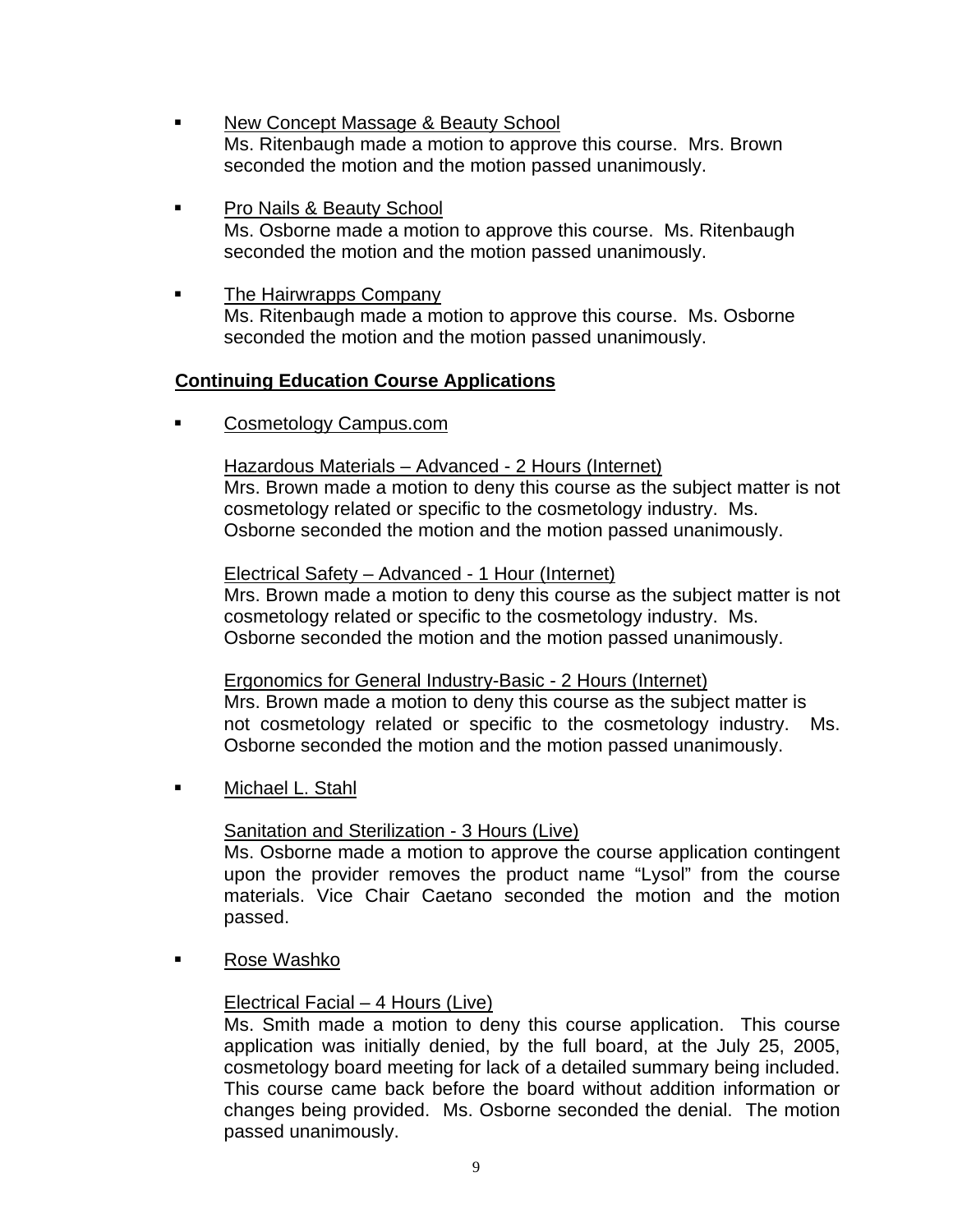# **Committee Reports**

## **Continuing Education Committee – Laura Brown, Chair**

There was no Continuing Education Committee report at this time. Mrs. Brown noted that at future board meetings, she will be reporting on the number of continuing education course applications that are being submitted and reviewed.

#### **Rules Committee – Donna Osborne, Chair**

Ms. Osborne had nothing to report at this time.

## **Legislative Committee – Donna Osborne, Chair**

 There was no Legislative Committee report at this time. Vice Chair Caetano commented on the booth renters legislation in Washington which would require renters to report earnings through a 1099 form.

## **Old Business**

#### 2006 Proposed Legislative Initiative – Approved Finalized Draft

 Ms. Nancy Bradley, member of the Commission for Independent Education (CIE), and Ms. Kasongo Butler Nelson, Assistant Executive Director of the CIE, expressed their objection with the effective dates referenced in the board's 2006 legislative proposal. Ms. Bradley commented that the July 1, 2006, effective date would be burdensome to the Commission, accreditation agencies and to the educators. The July 1, 2006, effective date does not allow sufficient time for compliance. After further discussion, Mrs. Brown made a motion to change the proposed effective date to July 1, 2007. Ms. Ritenbaugh seconded the motion and the motion passed unanimously. Mr. Biggins will amend the effective dates referenced throughout the proposal from July 1, 2006, to July 1, 2007. The amended draft will be forwarded to Ms. Susan Lehr for her information.

#### Department of Revenue – Investigation Process for Booth Renters

 Ms. Brenda Ogle, Taxpayer Specialist with the Department of Revenue, addressed the board and gave a brief overview of the taxpaying responsibilities of a booth renter as well as other compliance issues. Ms. Ogle distributed materials relating to taxpaying responsibilities and sales and use tax.

#### **New Business**

#### Restructuring Continuing Education – Chair Blanco

 Ms. Barineau again reminded the board of the continuing education initiative. All cosmetology licensees not meeting the continuing education requirements will not be allowed to renew their licenses. At the request of Chair Blanco, this item is being tabled for further discussion at the January 22, 2006, cosmetology board meeting.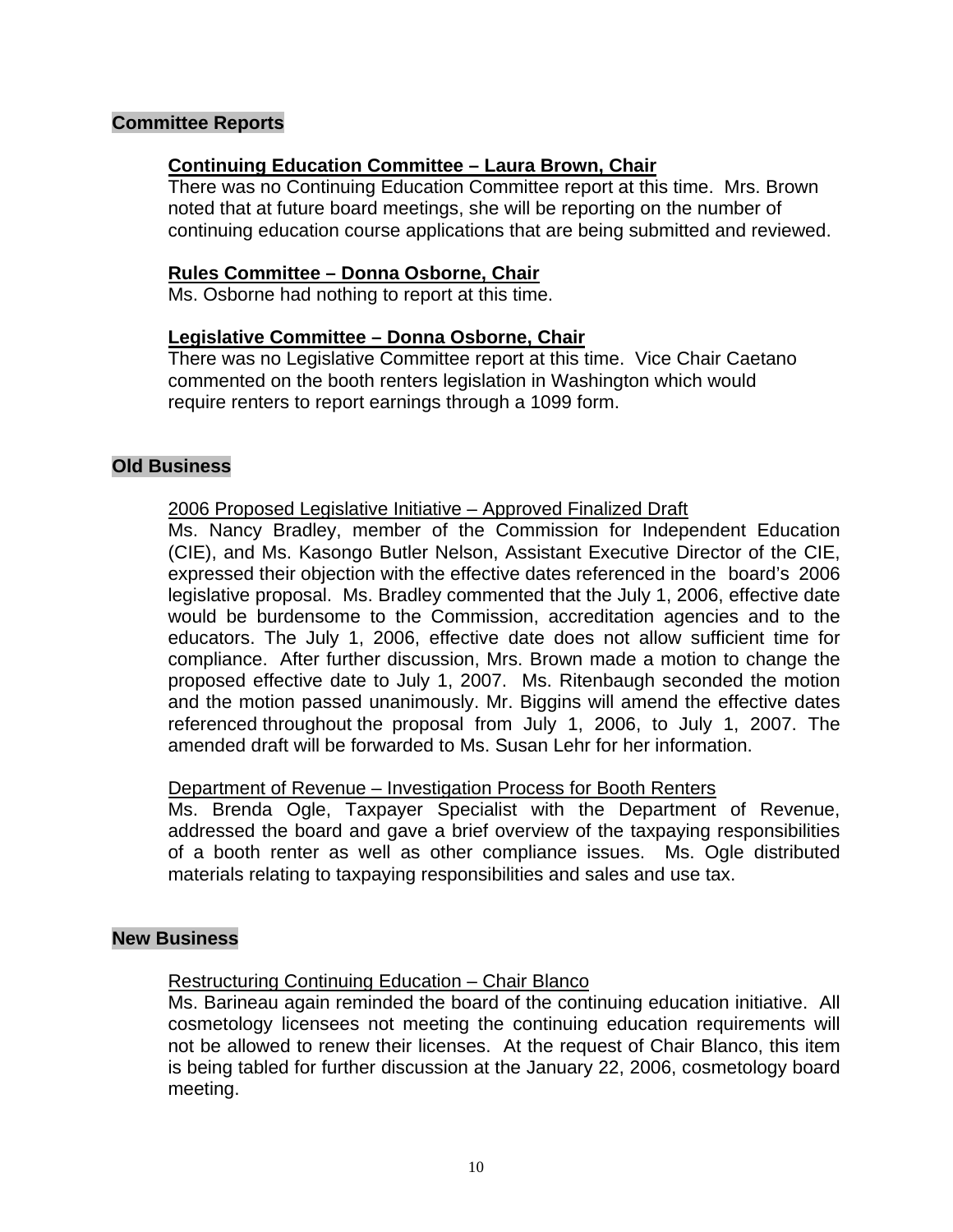# Letter from Promissor

 Ms. Barineau directed the board's attention to the enclosed letter from Promissor. Promissor has expressed the interest in presenting to the board their proposal to offer a national cosmetology examination to Florida applicants. The board requested Ms. Barineau extend an invitation to Promissor to attend the next board meeting for a presentation on their examination services in accordance with their correspondence.

#### Cosmetology Examination Translation Request to Chinese

 The board office received two separate cosmetology examination translation requests; one for Chinese and another for Vietnamese. After discussion, Mrs. Brown made a motion to approve the translation requests with the candidate bearing all costs associated. Ms. Ritenbaugh seconded the motion and the motion passed unanimously.

#### **Other Business**

# **Executive Director's Report**

Financial Report, June 30, 2005, Operating Account

 Ms. Barineau informed the board that the year end financial statement included in the agenda reflects the board's operating account as being in a deficit of approximately (\$900,000). In an attempt to address the deficit, the board expressed their desire to increase fee caps as outlined in the 2006 legislative proposal.

#### Email from DBPR Secretary regarding Hurricane Katrina

 Ms. Barineau directed the board's attention to correspondence from DBPR Secretary Simone Marstiller regarding the department's efforts in assisting individuals affected by Hurricane Katrina who would be seeking refuge in the State of Florida. Ms. Barineau informed the board of efforts, currently in place in the board office, assisting displaced licensed professionals applying for licensure in Florida.

## Newsletter from National Commission of Cosmetology Arts & Sciences, Inc. (NACCAS)

 Ms. Barineau informed the board that the newsletter was included in this agenda for informational purposes only.

Complaints and Investigative Statistics for September 2005 Ms. Barineau informed the board that this report is for informational purposes only.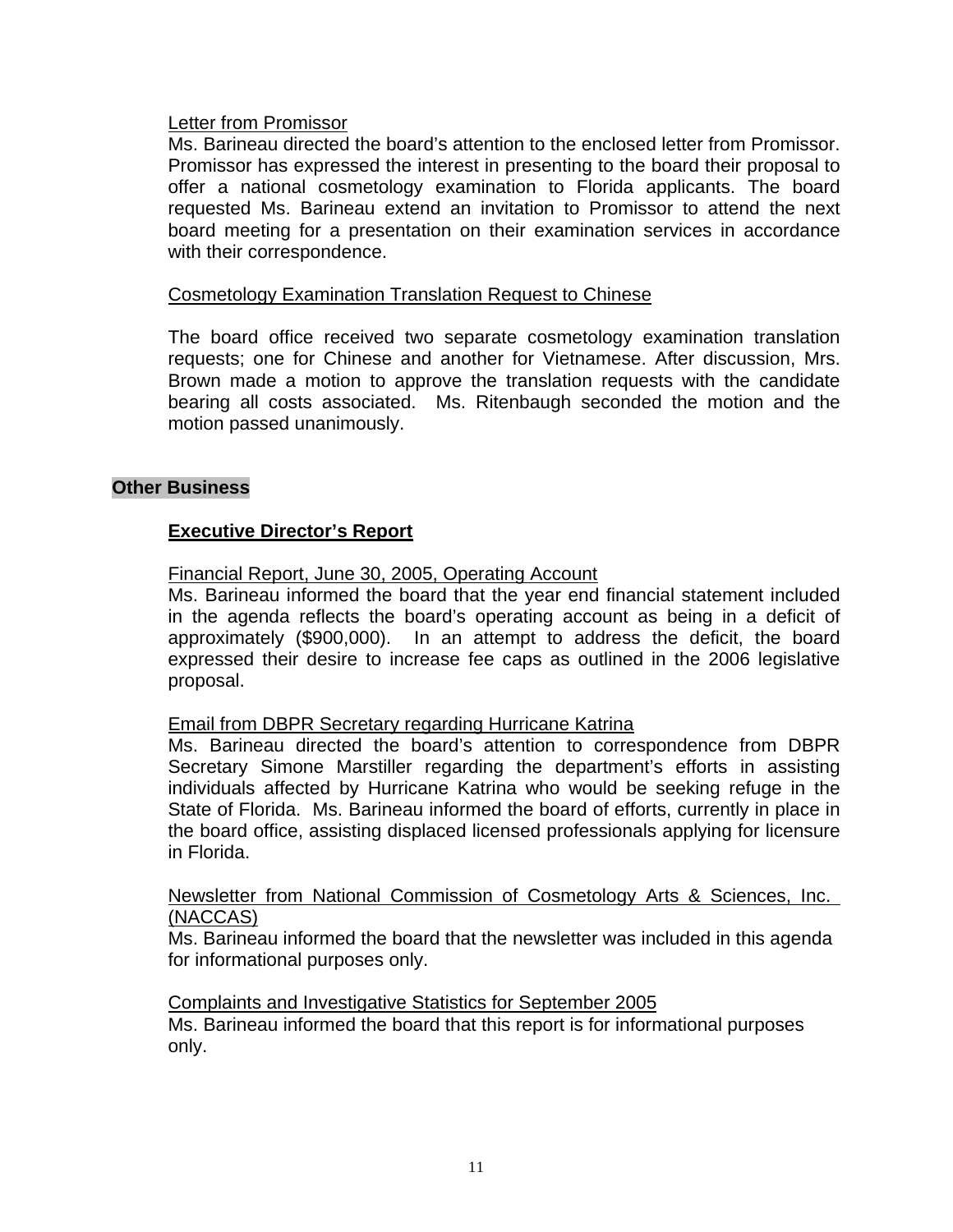# **Board Attorney Report**

## Disciplinary Guidelines

Mr. Biggins noted the guidelines are a meaningful range between a violation and the penalty. At this point, the board agreed to table this matter for further discussion at the next board meeting of January 22, 2006. Chair Blanco asked that all board members review the disciplinary guidelines and be prepared to address and vote on the guidelines at the January 2006 board meeting.

## Sunshine Law / Ethics Information

 Mr. Biggins provided the board with a brief presentation and handout materials on the Florida Sunshine Law and the role of a board member.

# **Bureau of Education and Testing**

#### Cosmetology Exam Administered by National Vendor

 Mr. Kirby Morris, National Interstate Council of State Boards of Cosmetology (NIC), Ms. Deborah Roope, DL Roope Administrations and Ms. Suzanne Dailey, LaserGrade, presented the board with information regarding the cosmetology examination services that are currently offered by NIC for the cosmetology professions.

 Ms. Lyra Erath, Psychometrician with the DBPR Bureau of Education and Testing (BET), advised the board that BET is ready and willing to assist the board with any examination needs to include strength and weakness reports, school reports and workshops with the Department of Education and the Commission for Independent Education. The board has requested Ms. Erath to provide them with the pass / fail rates for the five years prior to Promissor being selected as the written examination vendor. Ms. Erath provided the board members with her business card and offer of assistance.

#### **Board Member Comments**

Ms. Osborne gave a synopsis of the NIC conference and informed the board of the many interesting presentations. Ms. Osborne suggested the board may want to consider hosting a NIC conference in the future, as the costs associated with hosting the event are fairly minimal.

#### **Chairperson Comments**

Chair Blanco had no additional comments.

# **Public Comments**

Ms. Bonnie Poole, North Florida Cosmetology Association, complimented the board on looking into options for reciprocity of licensed cosmetology professionals.